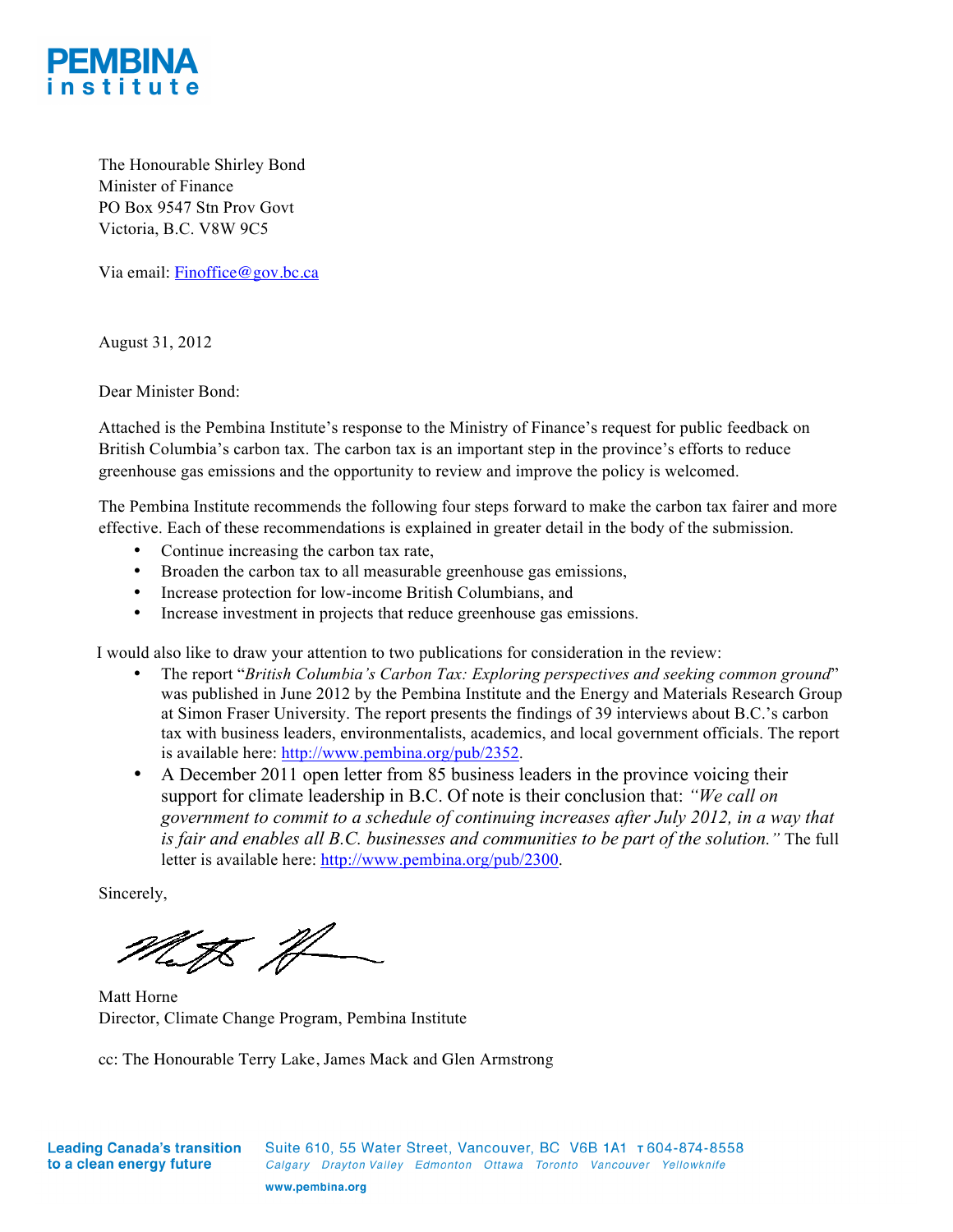

# **Recommendations for B.C.'s Carbon Tax Review**

Prepared by Matt Horne, P.J. Partington and Tim Shah | August 31, 2012

# **Summary**

The Pembina Institute views British Columbia's carbon tax as an important first step in the province's efforts to reduce greenhouse gas emissions and build an economy powered by cleaner sources of energy. Looking forward to 2013 and beyond, the Pembina Institute recommends the following changes to improve the fairness and effectiveness of the carbon tax:

- 1. Continue increasing the carbon tax rate,
- 2. Broaden the carbon tax to all measurable greenhouse gas emissions,
- 3. Increase protection for low-income British Columbians, and
- 4. Increase investment in projects that reduce greenhouse gas emissions.

# **Context**

-

## **Progress on climate change solutions is in British Columbia's best interest**

British Columbia is on the front lines of climate change, in more ways than one: while the impacts from a rapidly warming climate are already evident across the province, a growing low-carbon economy is building solutions that can be exported around the world. Continuing to move forward with climate change solutions is in the province's best interest for both of these reasons.

B.C. has warmed by 1-1.5˚C in the past half century, with another 1.5˚C of warming projected by 2050. Precipitation is expected to continue to increase, on average, but with less rainfall in summer, especially in the southern interior. A 10-15 per cent increase in severe precipitation events is expected and severe wildfires are likely to increase significantly over the coming decades.<sup>1</sup> These impacts will impose significant economic costs on the province. The National Round Table on the Environment and the Economy (NRTEE) has estimated that climate change could cost B.C.'s timber sector up to \$3.1 billion per year by mid-century, representing a 0.44 per cent decrease in the province's gross domestic product (GDP). Sea-level rise and precipitation changes could put 11,619 additional B.C. dwellings at risk of flooding by the 2050s, representing an extra \$7.6 billion in annual costs. $2^2$  Those costs could escalate dramatically in the event that global emissions are not

<sup>1</sup> ICLR, *Telling the Weather Story* (Toronto, ON: Insurance Bureau of Canada, 2012), 10.6. http://www.jbc.ca/en/natural\_disasters/documents/mcbean\_report.pdf.

<sup>2</sup> NRTEE, *Paying the Price: The Economic Impacts of Climate Change for Canada* (Ottawa, ON: Government of Canada, 2011). http://nrtee-trnee.ca/wp-content/uploads/2011/09/paying-the-price.pdf.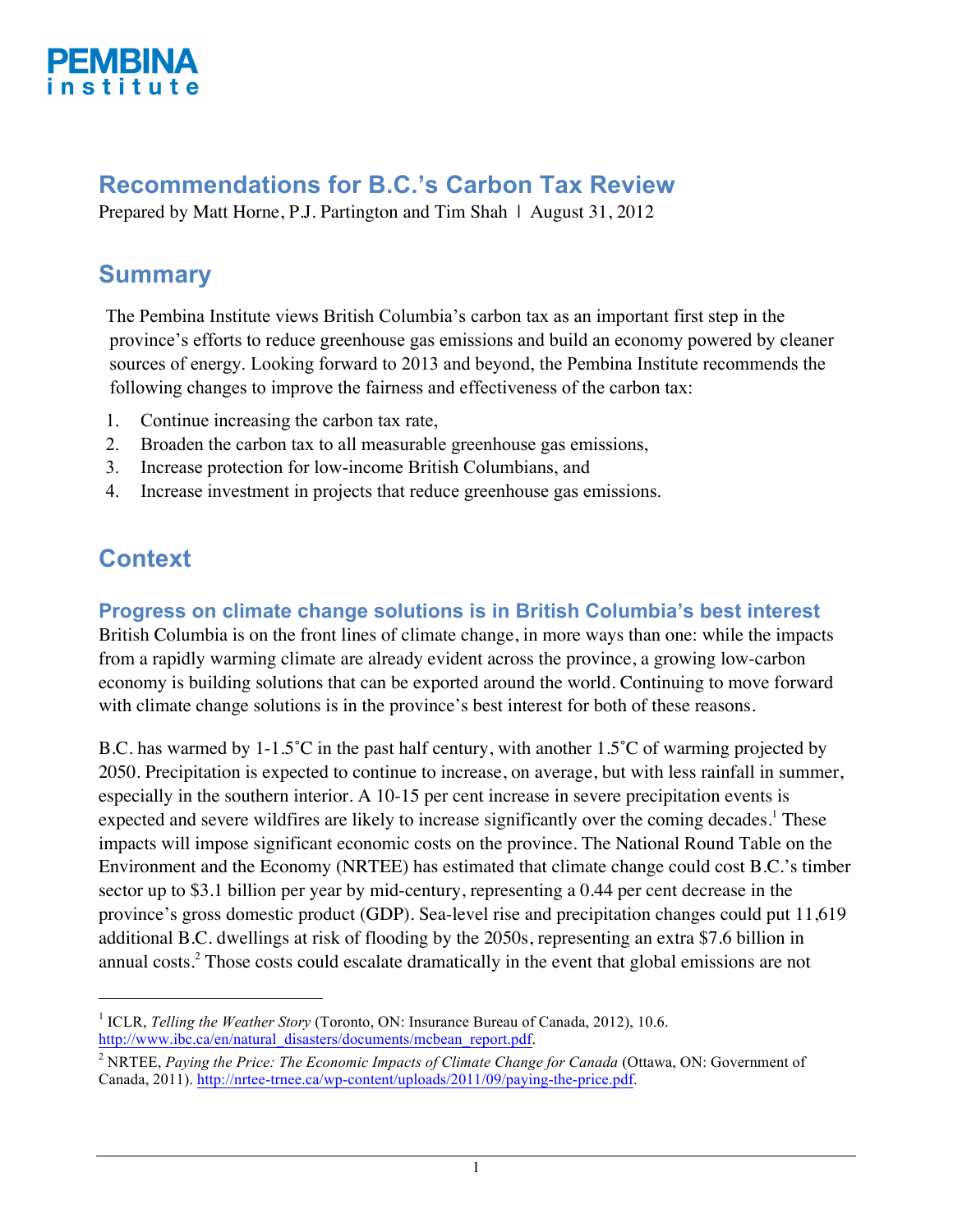constrained and climate change impacts shift from manageable to catastrophic.<sup>3</sup>

At the same time, efforts to reduce emissions are bringing exciting new opportunities to B.C.'s economy as businesses innovate and export the solutions needed to create a low-carbon economy. A recent KPMG study found that B.C.'s cleantech sector was directly employing over 7,000 workers in 2010 (with an estimated payroll of \$520 million) and positioned for tremendous growth.<sup>4</sup> The transition to a low-carbon economy is creating and supporting green jobs across the economy. One study estimates that B.C.'s green economy could grow from supporting 166,000 full-time jobs in 2008 to as many as 225,000 by 2020. The green economy's contribution to provincial GDP could grow from \$15.3 billion to \$27.4 billion over the same period.<sup>5</sup>

## **Carbon taxes are an important tool in the effort to fight climate change**

Globally, to avoid the most dangerous impacts of climate change such as severe droughts, wildfires and flooding, every jurisdiction needs to do their fair share to reduce greenhouse gas (GHG) emissions. The carbon tax is an important first step in B.C.'s efforts to do its fair share by sending a clear and increasing signal that investment decisions and behaviours that are good for the planet also make economic sense. While the carbon tax is primarily intended to reduce GHG emissions, the carbon tax mechanism was selected in B.C. because it is widely considered to be one of the most economically efficient ways of achieving emissions reductions.

The main purpose of the carbon tax is to encourage people and businesses to use cleaner sources of energy, and to use energy as efficiently as possible. To assess whether B.C.'s carbon tax is working, we need to look at the consumption of coal, natural gas, gasoline and diesel in the province to see how it has changed since the implementation of the carbon tax. This sort of analysis is challenging for three reasons: 1) only four years have elapsed since the carbon tax was implemented, which is a limited window given the time it takes for capital stock to turn over; 2) the price of the carbon tax remains too low to expect major behavioural changes; and 3) the province implemented a number of climate change policies in close succession, making it difficult to isolate the specific impact of the carbon tax.

Challenges aside, the preliminary evidence is promising and it points to a conclusion that B.C.'s package of climate policies including the carbon tax is helping to reduce GHG emissions. Statistics

<sup>&</sup>lt;sup>3</sup> The same NRTEE report, "Paying the Price," estimated that climate change impacts could wipe out upwards of 25 per cent of Canada's GDP if global efforts to prevent the worst impacts of climate change were unsuccessful — a scenario that the world is currently heading towards.

<sup>4</sup> KPMG in Canada, *Cleantech Report Card for British Columbia* (June, 2011). http://www.kpmg.com/ca/en/issuesandinsights/articlespublications/pages/cleantech-report-card-for-britishcolumbia.aspx.

<sup>5</sup> Globe Foundation, *British Columbia's Green Economy: Building a Strong Low-Carbon Future* (February, 2010). http://www.globe.ca/media/3887/bcge\_report\_feb\_2010.pdf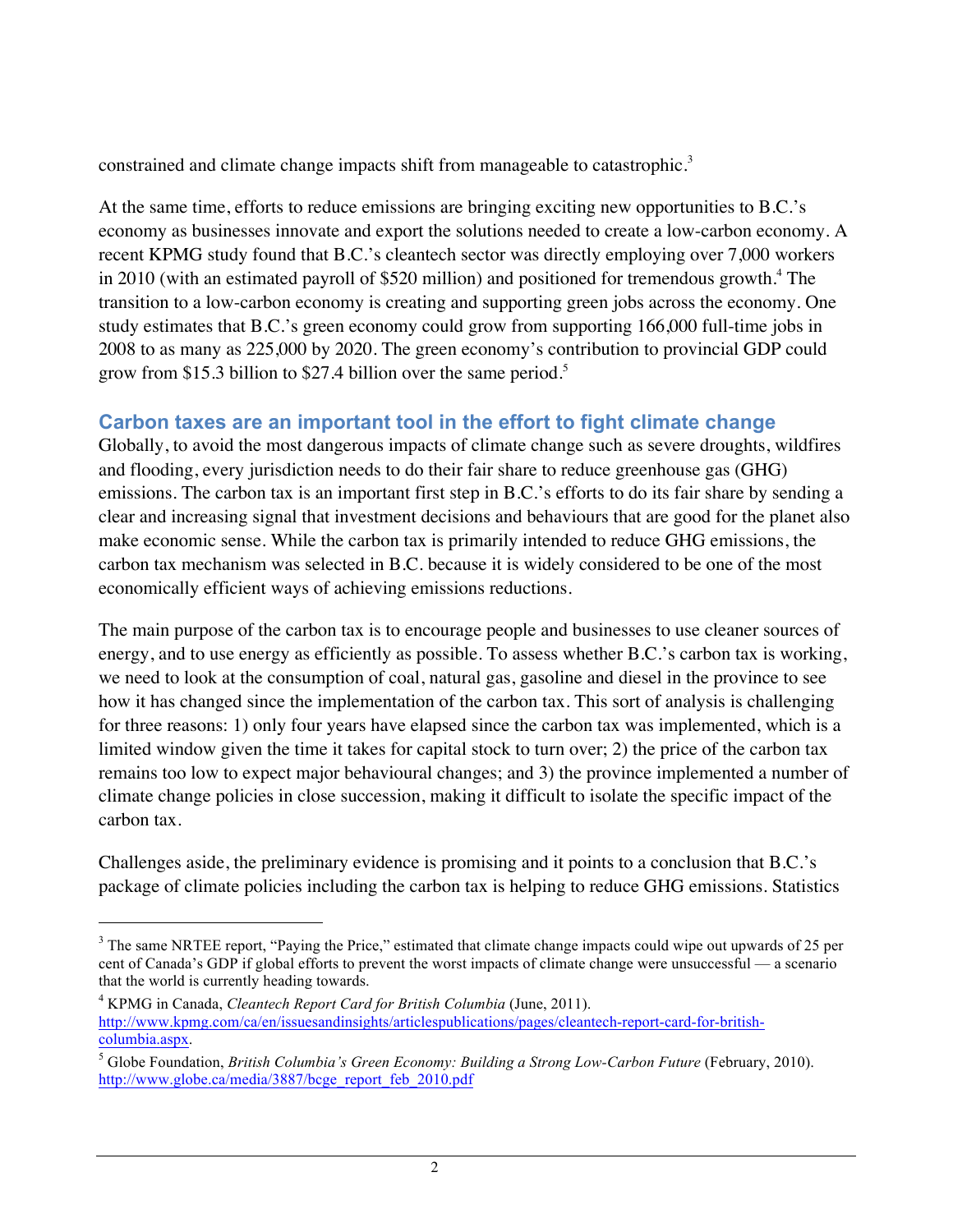published by the B.C. government show that the end-use demand for fossil fuels has decreased in the province, dropping faster than the Canadian average, implying that B.C.'s efforts to reduce emissions are delivering results. A recent report by Sustainable Prosperity, a national green energy think tank, also reported that the average British Columbian's consumption of fuels that are covered by the carbon tax have dropped 15.1 per cent since 2008, while the rest of Canada's per capita sales have increased by 1.3 per cent.<sup>6</sup> Based on the most recent data available, B.C.'s GHG emissions dropped by 4.5 per cent overall between 2007 and 2010.<sup>7</sup>

Anecdotal evidence also supports the conclusion that the carbon tax is helping to reduce emissions. During the summer of 2012, the Pembina Institute researched B.C. local government infrastructure projects that reduce GHG emissions (e.g., district energy systems, solar hot water systems and energy efficiency retrofits). The research specifically explored the motivations for those projects and the role of provincial policies in helping or hindering their implementation. The local/regional governments interviewed for the research project included: Burns Lake, the Capital Regional District (CRD), Campbell River, Courtenay, Dawson Creek, Delta, Fort St. John, Langford, Langley, Prince George, Surrey and Whistler.

With regards to the carbon tax, six of these communities found that the carbon tax was helping to make the business case for their low-carbon projects. As the tax puts a price on the environment, this is creating a price signal and incentive for these governments to switch to less carbon-intensive energy sources to save financial capital and on operating costs. Governments such as the CRD, Whistler and Delta explicitly accounted for the carbon tax rate in the financial analysis of their respective projects to determine how much money they could save by displacing fossil fuel use. The City of Dawson Creek and Fort St. John reported that the tax has been providing a stronger argument for why energy conservation projects could be implemented. Although it is not part of the province's Carbon Tax Act, the communities interviewed also viewed the Climate Action Revenue Incentive Program positively. Complete versions of these case studies will be published in September 2012.

Economic impacts also need to be assessed when considering the success of B.C.'s carbon tax. While B.C. has had its share of economic struggles, there is no evidence indicating the province's carbon tax is negatively impacting the economy. B.C.'s per capita GDP is down slightly from 2008 when the carbon tax was introduced, but the rest of Canada has experienced a bigger decline. Sustainable Prosperity reported that the decline in fossil fuel use and corresponding drop in GHG

<sup>6</sup> Sustainable Prosperity, *British Columbia's Carbon Tax Shift: The First Four Years*. (June 27, 2012). http://www.sustainableprosperity.ca/dl872&display

<sup>7</sup> B.C. Ministry of Environment, *Making Progress of B.C.'s Climate Action Plan* (2012). http://www.env.gov.bc.ca/cas/pdfs/2012-Progress-to-Targets.pdf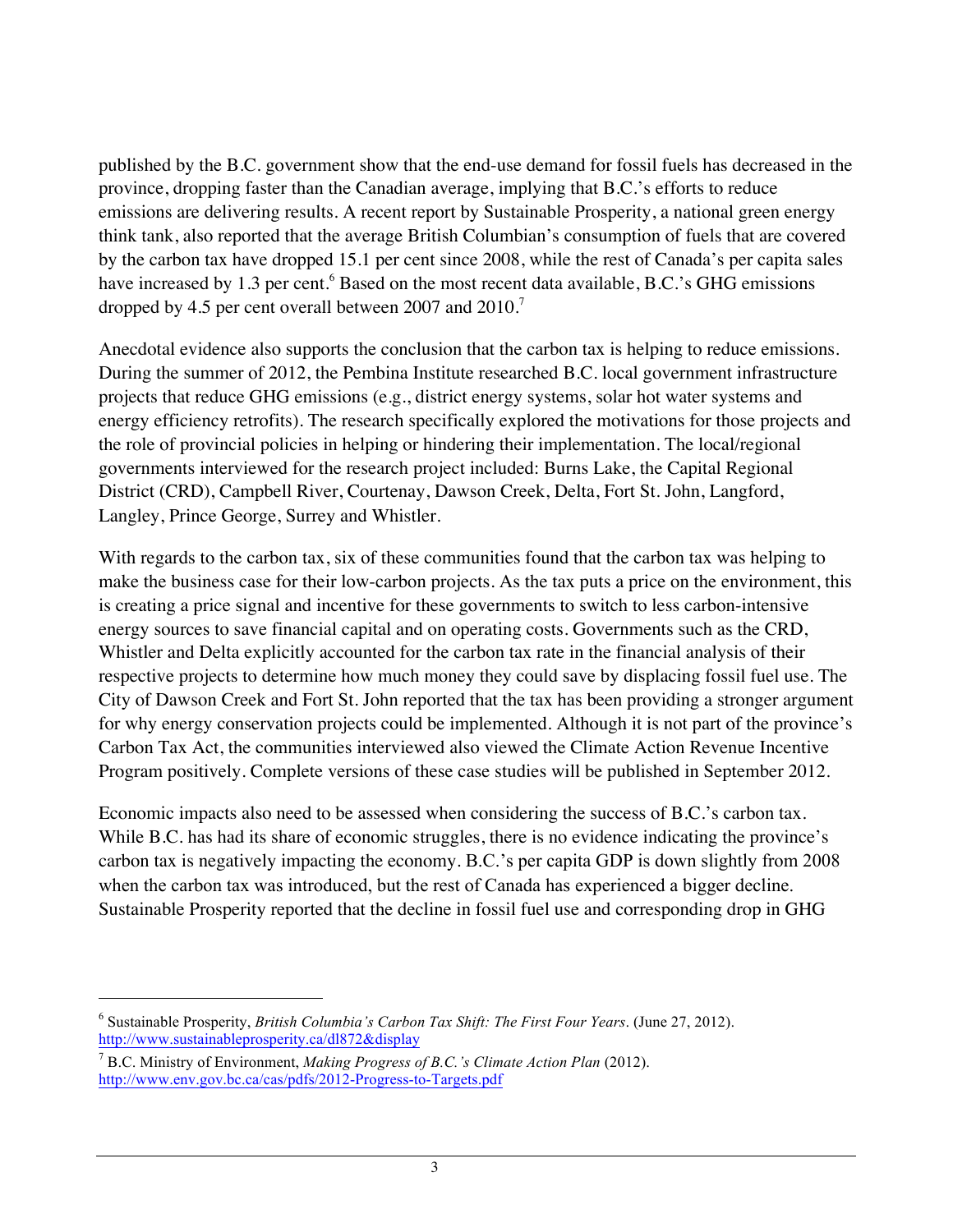emissions does not seem to have had a negative impact on B.C.'s economy.<sup>8</sup> Opinion pieces from around the world have assessed B.C.'s carbon tax as an effective way to put a price on carbon emissions, while maintaining economic growth.<sup>9,10,11,12</sup>

B.C. is not alone in taxing carbon, and the experiences of countries like Sweden and Finland countries that implemented similar policies more than two decades ago — offer useful lessons for our province. A study of seven European countries that implemented environmental taxes in the 1990s found that GHG emissions were down from two to six per cent, and the overall effect on gross domestic product had been negligible.<sup>13</sup>

## **Carbon taxes around the world**

-

Increasingly, carbon taxes are being adopted around the world by governments trying to reduce GHG emissions. Some of the longest standing examples include the following:

- Finland, which introduced its tax in 1990, currently charges a rate of \$78 per tonne for transportation fuels and \$39 per tonne for heating fuels. Fuels for electricity generation are taxed separately.<sup>14</sup>
- Norway's tax, in place since 1991, currently ranges from \$16 per tonne to \$86 per tonne, depending on the sector. Following a recent increase, the sector with the highest rate is offshore oil and gas production.15 Norwegian industry (including the offshore sector) also participates in the European Union's (E.U.) Emissions Trading Scheme (ETS).
- Sweden, whose tax has also been in place since 1991, currently charges a standard rate of \$106 per tonne and an industry rate of \$23 per tonne.<sup>16</sup>

<sup>8</sup> Sustainable Prosperity, *British Columbia's Carbon Tax Shift: The First Four Years*. (June 27, 2012). http://www.sustainableprosperity.ca/dl872&display

<sup>&</sup>lt;sup>9</sup> Yoram Bauman and Shi-Ling Hsu, "The Most Sensible Tax of All," The New York Times, July 4, 2012. http://www.nytimes.com/2012/07/05/opinion/a-carbon-tax-sensible-for-all.html? $r=3$ .

<sup>&</sup>lt;sup>10</sup> Yadulla Hussain, "4 key reason's B.C.'s carbon tax is working," National Post, July 5, 2012. http://business.financialpost.com/2012/07/05/4-key-reasons-why-bcs-carbon-tax-is-working/.

<sup>&</sup>lt;sup>11</sup> The Economist, "We have a winner: British Columbia's carbon tax woos skeptics", July 21, 2011. http://www.economist.com/node/18989175.

<sup>&</sup>lt;sup>12</sup> Chris Wood, "Canada's carbon lesson: Just put a price on it", LA Times, February 29, 2012. http://www.latimes.com/news/opinion/commentary/la-oe-wood-bcaction-plan-20120229,0,6166154.story.

<sup>13</sup> http://cordis.europa.eu/documents/documentlibrary/124729471EN6.pdf.

 $14$  Finland Ministry of the Environment, "Environmentally related energy taxation in Finland" (2012).

http://www.environment.fi/default.asp?contentid=147208&lan=en.

<sup>&</sup>lt;sup>15</sup> Wall Street Journal, "Update: Norway Increase Oil Sector CO<sub>2</sub> Emissions Tax By NOK200 Per Ton," April 25, 2012. http://online.wsj.com/article/BT-CO-20120425-712686.html.

<sup>16</sup> Jenny Sumner, Lori Bird and Hillary Smith, *Carbon Taxes: A review of experience and policy design considerations*  (National Renewable Energy Laboratory, 2009). http://www.nrel.gov/docs/fy10osti/47312.pdf.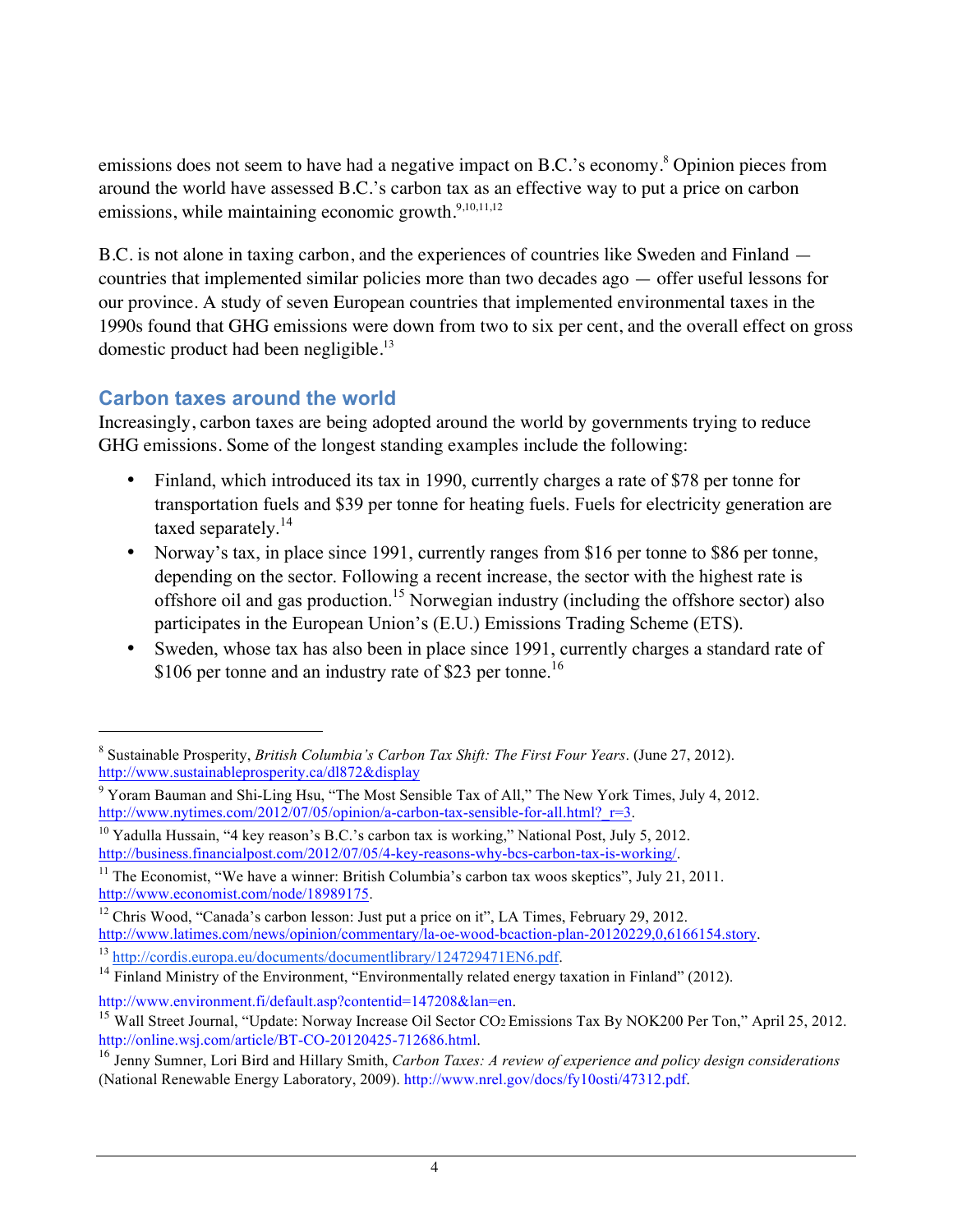In each of these economies, carbon taxes have helped to reduce GHG emissions, while average annual GDP growth since 1990 has outstripped that of the E.U. and matched or exceeded the average of all high-income Organization for Economic Co-operation and Development (OECD) countries.<sup>17</sup> As an example, Lin & Li (2011) found that the growth of total  $CO_2$  emissions after the implementation of the tax in Finland was much slower than that occurring before the tax was implemented (annual growth rate of 1.5% between 1981 and 1990 versus an annual growth rate of - 0.01% between 1990 and 2008).<sup>18</sup>

Many other jurisdictions, including major emerging economies, have implemented or are exploring carbon-pricing approaches. Table **1** provides a summary of carbon tax and market systems around the world.

| <b>Jurisdiction</b>     | 2012/13 carbon price, if applicable (\$ CAD/tonne) | <b>Start date</b> |
|-------------------------|----------------------------------------------------|-------------------|
| Carbon Taxes            |                                                    |                   |
| Australia               | \$23                                               | 2012              |
| Finland                 | \$78 (transportation fuels) and \$39 (heating)     | 1990              |
| <b>British Columbia</b> | \$30                                               | 2008              |
| Ireland                 | \$26                                               | 2010              |
| Norway                  | \$16 - \$86 depending on sector                    | 1991              |
| Quebec                  | \$3                                                | 2007              |
| South Africa            | \$15                                               | 2013              |
| Sweden                  | \$106 (personal)/ \$23 (industry)                  | 1991              |
| Switzerland             | \$39 (rising to \$65 in 2013)                      | 2008              |
| <b>Market Systems</b>   |                                                    |                   |
| Alberta                 | Maximum \$15                                       | 2007              |
| California/Quebec       | Minimum \$10 for auctioned allowances              | 2013              |
| China                   | (Pilot trading systems launching 2012)             | 2012/16           |
| European Union          | \$5 to 20                                          | 2005              |
| Northeast U.S.          | \$2                                                | 2009              |

#### Table 1: Carbon taxes and market systems by jurisdiction

<u>.</u>

<sup>&</sup>lt;sup>17</sup> The World Bank, "GDP growth (annual per cent)." http://data.worldbank.org/indicator/NY.GDP.MKTP.KD.ZG.

<sup>&</sup>lt;sup>18</sup> Bogiang Lin, Xuehui Li. (2011). The effect of the carbon tax on per capita  $CO<sub>2</sub>$  emissions. *Energy Policy*, 39, 5137-5146.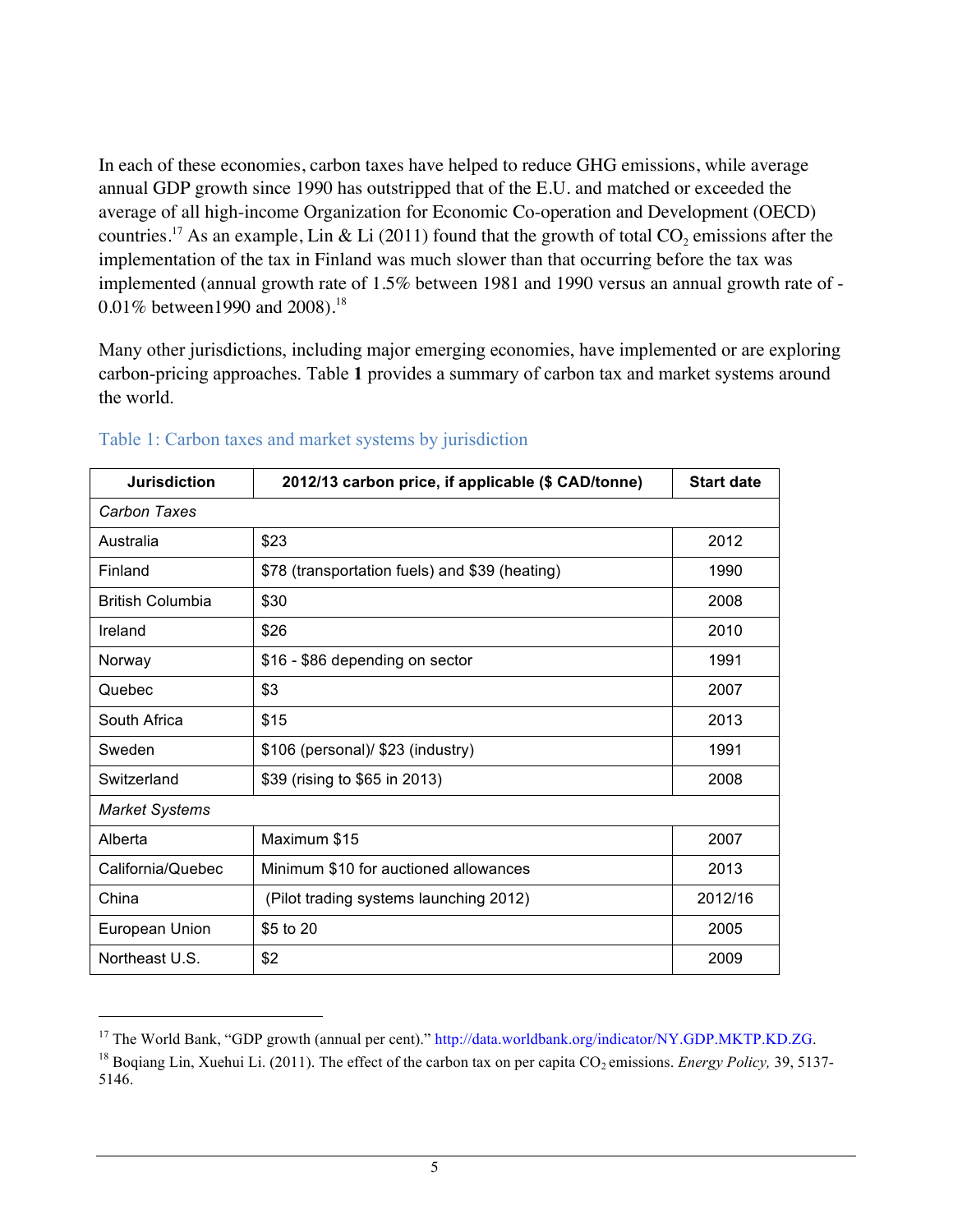-

## **Recommendations**

#### **Continue increasing the carbon tax rate**

The Pembina Institute recommends that the government continue to increase the carbon tax in 2013 and beyond, as the current rate of \$30 per tonne is much too low to mobilize the scale of investment required for B.C. to significantly cut GHG emissions. Increases to the carbon tax should be communicated as far in advance as possible so that individuals and businesses have time to plan and adjust. A multi-year schedule of prices, with an indication of medium-term (e.g., 2020) prices avoids the unnecessary surprise and cost associated with shorter-term changes.

Ultimately, the carbon tax needs to be high enough to significantly shift technology investments and behaviours towards cleaner and more efficient energy choices such that B.C. is able to meet its commitments to reduce GHG emissions. Recent economic modelling indicates that carbon prices will need to be between \$100 and \$200 per tonne by 2020 for B.C. and Canada to meet the emissions reduction targets they have set.<sup>19</sup> The exact price will depend on factors such as how much the cost of clean energy technologies decline, how much market prices for fossil fuels increase or decrease, the types of complementary climate change policies implemented in B.C. and the types of climate change policies implemented in other jurisdictions. To reach a 2020 price of \$100 to \$200 per tonne, the carbon tax will need to continue increasing by between \$5 and \$25 per tonne per year for the remainder of the decade.

The competitiveness of B.C.'s most emissions intensive industries will rightly be part of any discussion to increase the carbon tax rate. If an evidence-based assessment demonstrates that the carbon tax and any accompanying tax cuts and/or investments hurts a sector's competitiveness, government should address the problem. If such a need arises, the Pembina Institute strongly supports measures that maintain the carbon tax incentive for the sector to reduce its emissions. However, a carbon tax exemption such as the one granted to greenhouse growers in B.C. sets a poor precedent — there was no evidence-based assessment that demonstrated a material competiveness impact on that industry. Furthermore, the exemption resulted in zero incentive for greenhouse growers to reduce their emissions.<sup>20</sup> A good way to overcome these types of challenges is to use

<sup>19</sup> References: Government of B.C. (2008) "*Climate Action Plan"* (\$100 per tonne for B.C.), NRTEE (2012) "*Reality Check*" (\$150 per tonne for Canada), and the Pembina Institute (2010) "*Climate Leadership, Economic Prosperity"* (\$150 to \$200 per tonne for Canada depending on target).

<sup>&</sup>lt;sup>20</sup> For further discussion of the exemption for greenhouse growers, see http://www.pembina.org/blog/618.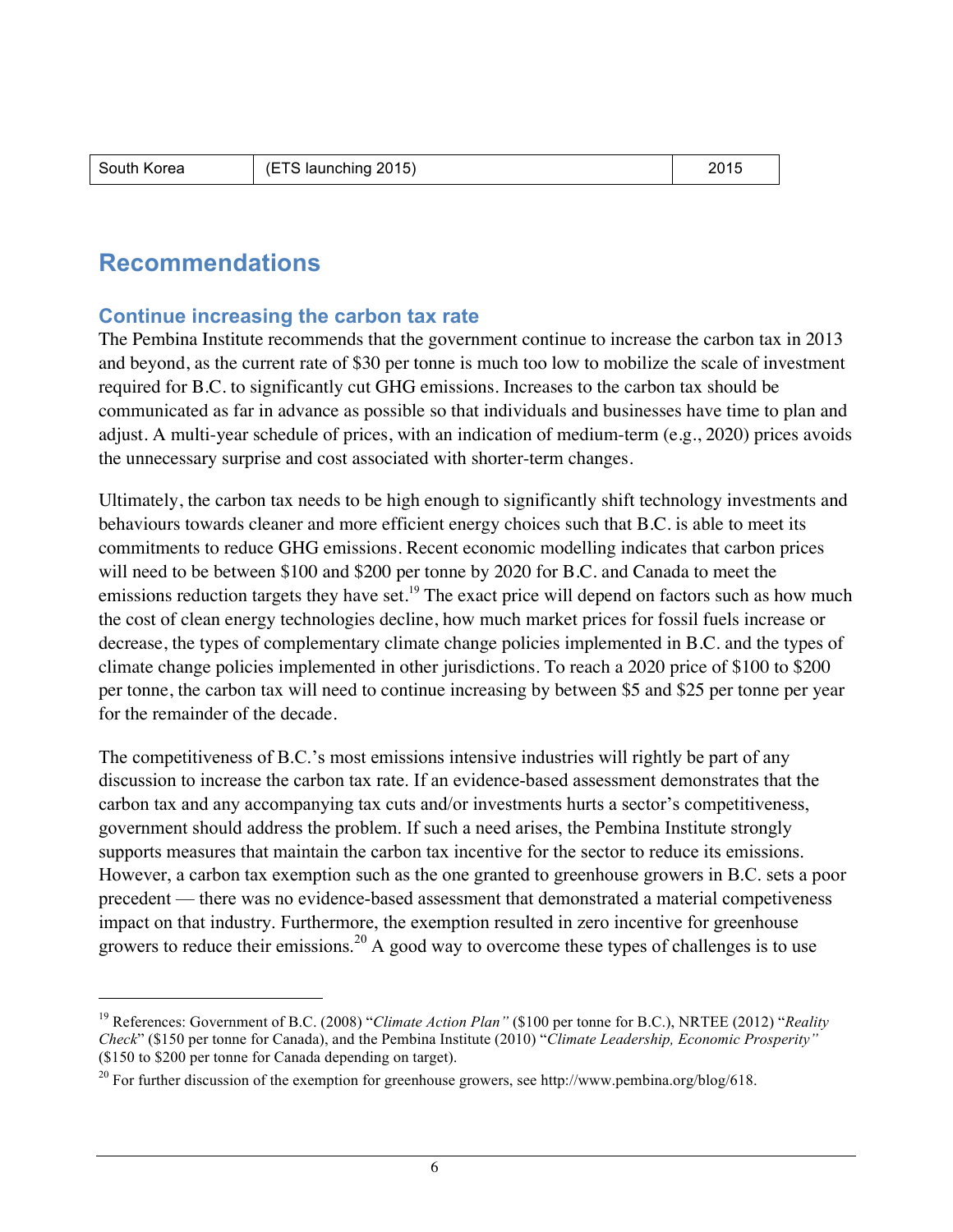carbon tax revenue to invest in those sectors such that they still contribute to the overall effort to reduce emissions while improving their competitiveness in the long-term.

## **Broaden the carbon tax coverage to all measurable greenhouse gas emissions**

The carbon tax should be applied equally to all sources of GHG emissions that can be accurately measured. The carbon tax currently applies to almost all of the emissions from burning fossil fuels in B.C., which equates to about 75 per cent of the province's emissions. Notable exceptions include process (i.e., not from combustion) emissions from the aluminum, lime, cement and natural gas sectors, and emissions from greenhouse growers in  $B.C.<sup>21</sup>$ 

Most of the sources listed above can be accurately measured, so the carbon tax should be applied to them. The caveat about accurate measurement is important because the carbon tax is only effective if a change in emissions can be accurately demonstrated. Methane emitted from landfills is an example of a source of GHG emissions where current techniques for measurement do not provide accurate measurements. Based on the Pembina Institute's estimates, broadening the carbon tax to all emissions in the province that can be accurately measured would increase the carbon tax's coverage from 75 per cent to 82 per cent of B.C.'s GHG emissions, and would increase revenue by \$125 million per year. $^{22}$ 

The rationale for this recommendation is threefold:

- The more broadly applied the carbon tax is, the more effective it can be at encouraging cleaner and more efficient sources of energy throughout the province.
- Increasing the coverage of the carbon tax makes it fairer by treating as many sources of GHG emissions as equally as possible.
- Increasing the coverage generates additional revenue that the province will be able to invest.

Similar to the discussion about rate increases, the province should address any challenges where an evidence-based assessment demonstrates that broadening the carbon tax would hurt a sector's competitiveness. The best way of addressing those challenges would be to use carbon tax revenue to invest in those sectors such that they are still contributing to the overall effort to reduce emissions while improving their competitiveness in the long-term.

<u>.</u>

 $21$  Greenhouse growers were exempted from the carbon tax in April 2012, while the other sources mentioned have never been included in the coverage.

 $22$  This estimate is based on \$30 per tonne and 2010 emissions levels.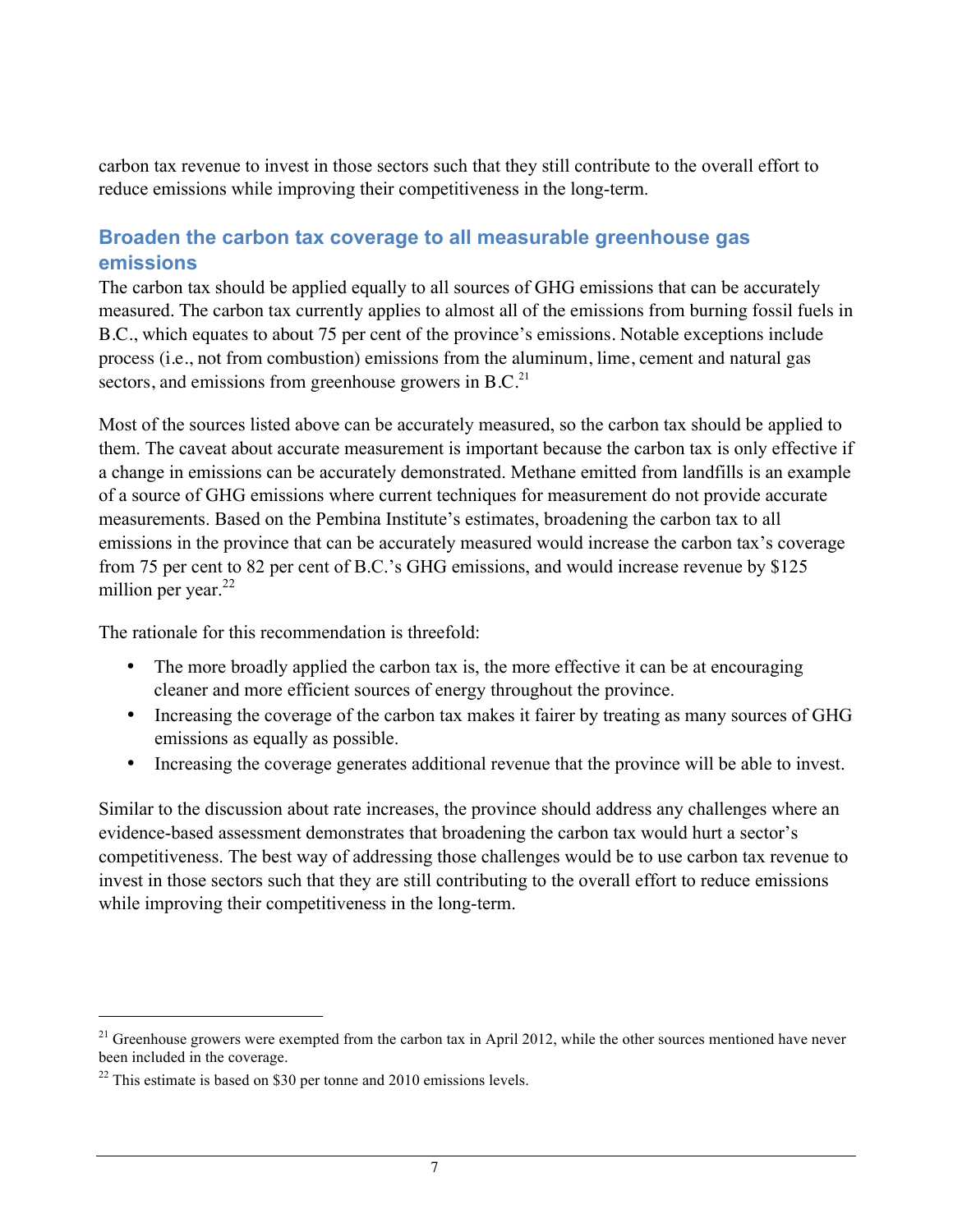## **Increase protection for low-income British Columbians**

The Pembina Institute's perspective is that carbon taxes need to be designed to protect low-income families from being disadvantaged, and ideally, to make those families better off. Low-income British Columbians already spend a high percentage of their disposable income on energy costs and often do not have the ability to reduce their energy consumption (e.g., if they do not own their home). Carbon taxes increase the costs of fossil fuels, which, depending on how the carbon tax is designed, can exacerbate these issues and make it even more difficult for this vulnerable population to meet their needs.

The low-income tax credit funded by carbon tax revenues is an important part of addressing this concern. When initially implemented in 2008, the tax credit was large enough to more than offset any potentially negative impacts from the carbon tax on low-income British Columbians, but increases in the credit have not kept pace with increases in the carbon tax.<sup>23</sup>

To make up for this gap, the province should increase the protection it provides to low-income British Columbians. The low-income tax credit is an effective approach that could easily be increased to directly compensate for any negative impacts. The province should also advance approaches that go beyond financial compensation and help low-income households reduce their GHG emissions and the amount of carbon tax they pay. Possible approaches could include making energy efficiency incentives specifically targeted toward low-income households and designing programs that encourage landlords to invest in energy efficiency for rental properties.

### **Increase investment in projects that reduce emissions**

In addition to increasing the support provided to low-income British Columbians, we recommend that the government use a portion of the carbon tax revenue generated by increasing the rate or broadening the coverage to invest in projects that reduce GHG emissions. Those investments should be targeted specifically at projects that are unlikely to occur without the government investment. Good examples would include public transportation projects, research and development funding for new technologies, and investment into emerging technologies that are not yet cost-effective.

There are two good reasons for making these types of investments and linking them to carbon tax revenue. First, additional investment into projects that reduce GHG emissions accelerates the rate at which B.C. is reducing emissions. This is particularly important while the carbon tax rate is still relatively low because the additional investment can help to make the business case in instances where the carbon tax is not sufficient on its own. Second, there is ample evidence that British Columbians and Canadians would like to see carbon tax revenues directly linked to the solutions

<sup>23</sup> Canadian Centre for Policy Alternatives (2008), "*Is B.C.'s Carbon Tax Fair?*" Accessed at http://www.policyalternatives.ca/publications/reports/bcs-carbon-tax-fair.